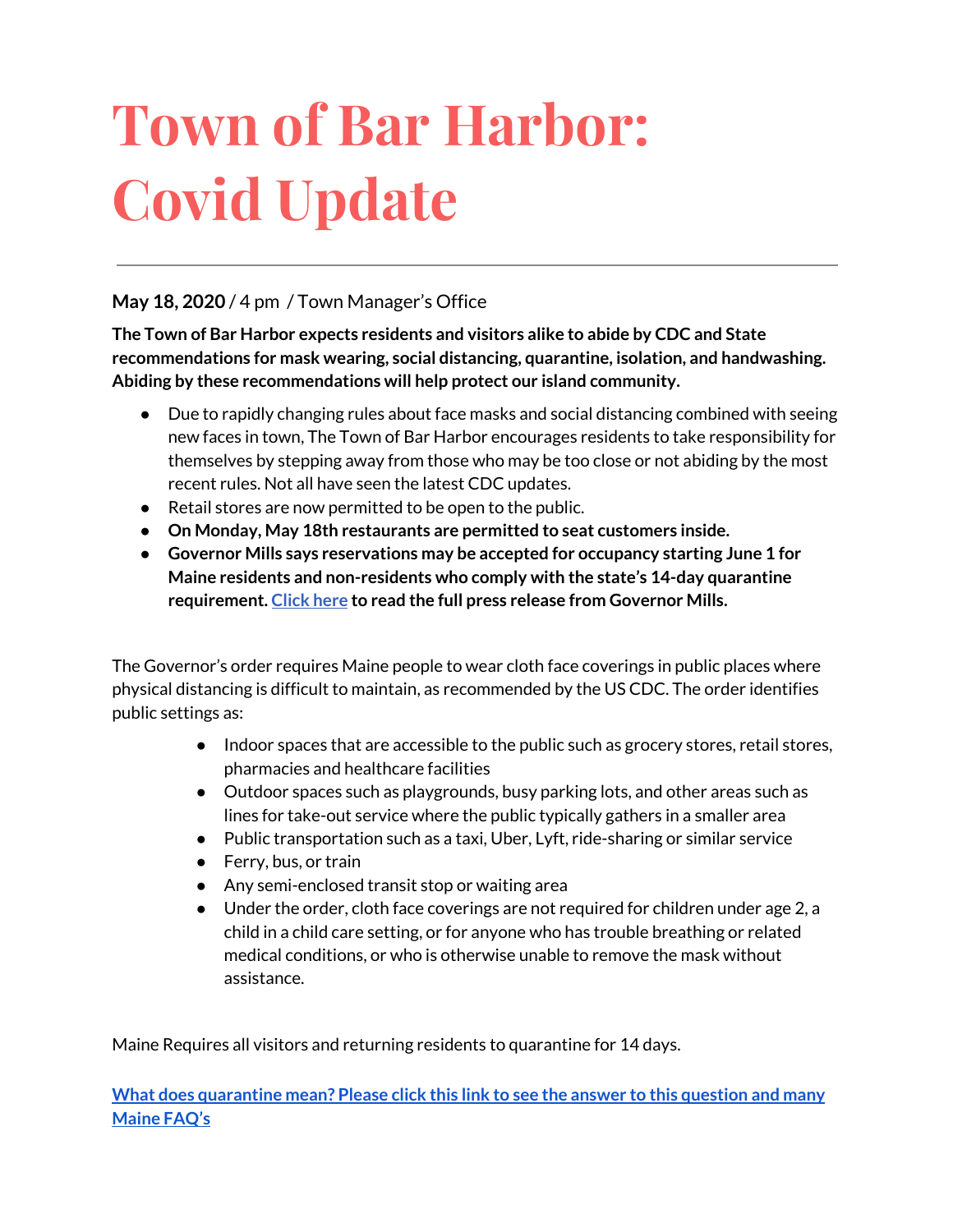## **Covid Transmission Update**

- **● MDI Hospital confirmed thatthey have had five (5) positive tests to date.**
- **● As oftoday 5/18/20, Maine CDC has confirmed eleven (11) positive cases in Hancock County.**
- **● There is one (1) positive case at Birch Bay Village in Bar Harbor.**
	- **○ Click Here for Birch Bay Press [Release](https://www.birchbayvillage.us/category/coronavirus/)**

Maine Center for [Disease](https://www.maine.gov/dhhs/mecdc/infectious-disease/epi/airborne/coronavirus.shtml) Control

## **Public Safety & Municipal News**

- **● The next Town Council meeting will be May 19, 2020, 4:00 PM. Streaming live on Spectrum Channel 1303 or on [Townhallstreams.com](http://townhallstreams.com/) ○ [5/19/20](http://www.barharbormaine.gov/126/Town-Council) Town Council Agenda, Click Here**
- **● The Municipal Offices will be closed for Memorial Day on 5/25.**
- **● Parking meters are being installed and will go live on June 1st.**

Town of Bar Harbor buildings, schools, restrooms, and playgrounds are closed to the public until 5/15 due to the extension of the declaration of the state of emergency.

Town of Bar Harbor Town Meeting has been rescheduled for June 30th, and the Election will be held on July 14th.

BURN PERMITS: Burn permits are not being written by BHFD at this time but residents can get a permit online at [https://www13.informe.org/burnpermit/public/index.html.](https://www13.informe.org/burnpermit/public/index.html) If unable to obtain a permit online, it is because the fire department is not allowing burning for the day.

CDC Announces [Modifications](https://www.cdc.gov/media/releases/2020/s0409-modifications-extension-no-sail-ships.html) and Extension of No Sail Order for All Cruise Ships

Police Department: The Town's Police Department is tasked with enforcing the Governor's Essential Business [Mandate](https://www.maine.gov/governor/mills/sites/maine.gov.governor.mills/files/inline-files/An%20Order%20Regarding%20Essential%20Businesses%20and%20Operations%20.pdf) to ensure that all non essential businesses are complying with the order to close. Please call the department 288-3391 for more information.

## **Island Explorer**

Downeast Transportation, in consultation with its partners, has decided to indefinitely postpone Island Explorer bus system service for 2020 due to the COVID-19 pandemic. The Island Explorer is a propane-powered, fare-free transit system that serves Acadia National Park and the surrounding communities. In 2019, the bus system carried more than 648,000 passengers. Service would normally begin June 23rd on Mount Desert Island and Memorial Day weekend on the Schoodic Peninsula, and run through Columbus Day.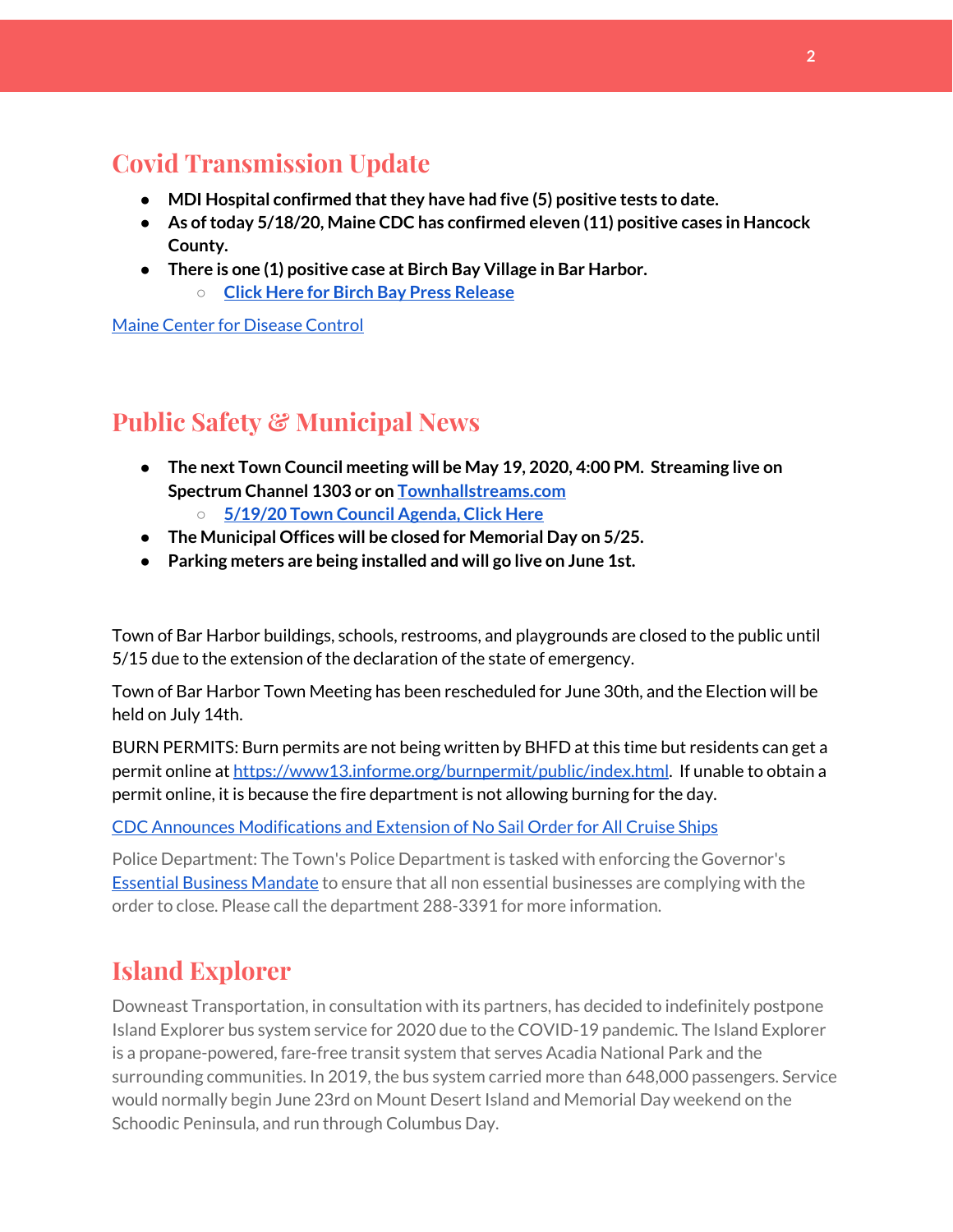## **MDI Hospital**

**16 Ways to Help Reduce Covid [Anxiety](https://www.mdihospital.org/news/16-ways-to-help-reduce-covid-19-anxiety/) [Nutrition](https://www.mdihospital.org/news/16-ways-to-help-reduce-covid-19-anxiety/) during Covid 19** Press Release [4/13/20:](https://www.mdihospital.org/news/mount-desert-island-hospital-acquires-cepheid-genexpert-rapid-point-of-care-testing-system-for-the-new-coronavirus-and-many-other-infectious-diseases/) MDI Hospital Acquires New Rapid Testing System Drs. Kuffler and [Abreu's](https://www.mdislander.com/opinions/commentary-seven-steps-to-staying-safe) Letter about the Seven Steps to Staying Safe

**MDI Hospital Coronavirus Call Center :**If you are having symptoms or think you may have been exposed to COVID-19, call your primary care provider. If you do not have one, reach out to our Coronavirus Call Center at 207-801-5900. Calling ahead helps our dedicated health care professionals provide the best possible care and protects those in our community who are most vulnerable.

#### Remember: **PLEASE CALL AHEAD**

MDI Hospital has suspended visitation. There are several exceptions, please visit this website to learn more.

MDI [Hospital](https://www.mdihospital.org/covid-19/?fbclid=IwAR2Q31t4a6H1pxDfUeqSzFcmp5UbRlSwe93i58zEkHstfexp5EgoHB5cxGU) Covid Updates

## **Hannaford, Paradis True Value, A&B Naturals**

#### **[Hannaford](https://www.hannaford.com/locations/bar-harbor-hannaford-21051)**

"As always, a big thank you to all of our customers for their understanding through many changes in how we operate in today's environment!" - Jay Boyce, Manager

**Deli and seafood service cases are now available. They ask customers to be patient as they pilot a system that supports social distancing. Customers should not expectto see our full variety immediately, butit will improve over the coming weeks.**

**Deli hours are 7am to 7pm.**

**Seafood hours are 10am to 7pm.**

#### **Store hours are now 7am - 9pm daily.**

Curbside Pickup is now available for prescriptions, please call the pharmacy for details [\(207\)](https://www.google.com/search?client=firefox-b-1-d&q=hannaford+pharmacy+bar+harbor#) [288-0421](https://www.google.com/search?client=firefox-b-1-d&q=hannaford+pharmacy+bar+harbor#)

Senior hours are now 7 am- 8 am on Tuesdays, Wednesdays, and Thursdays.

There may be daily limits per customer on the following items:

BUTTER - BABY WIPES - NAPKINS - PAPER TOWELS - HOUSEHOLD CLEANING SUPPLIES - HAND SANITIZER - EGGS - VITAMINS - COUGH & COLD MEDICINE - DISINFECTING SPRAY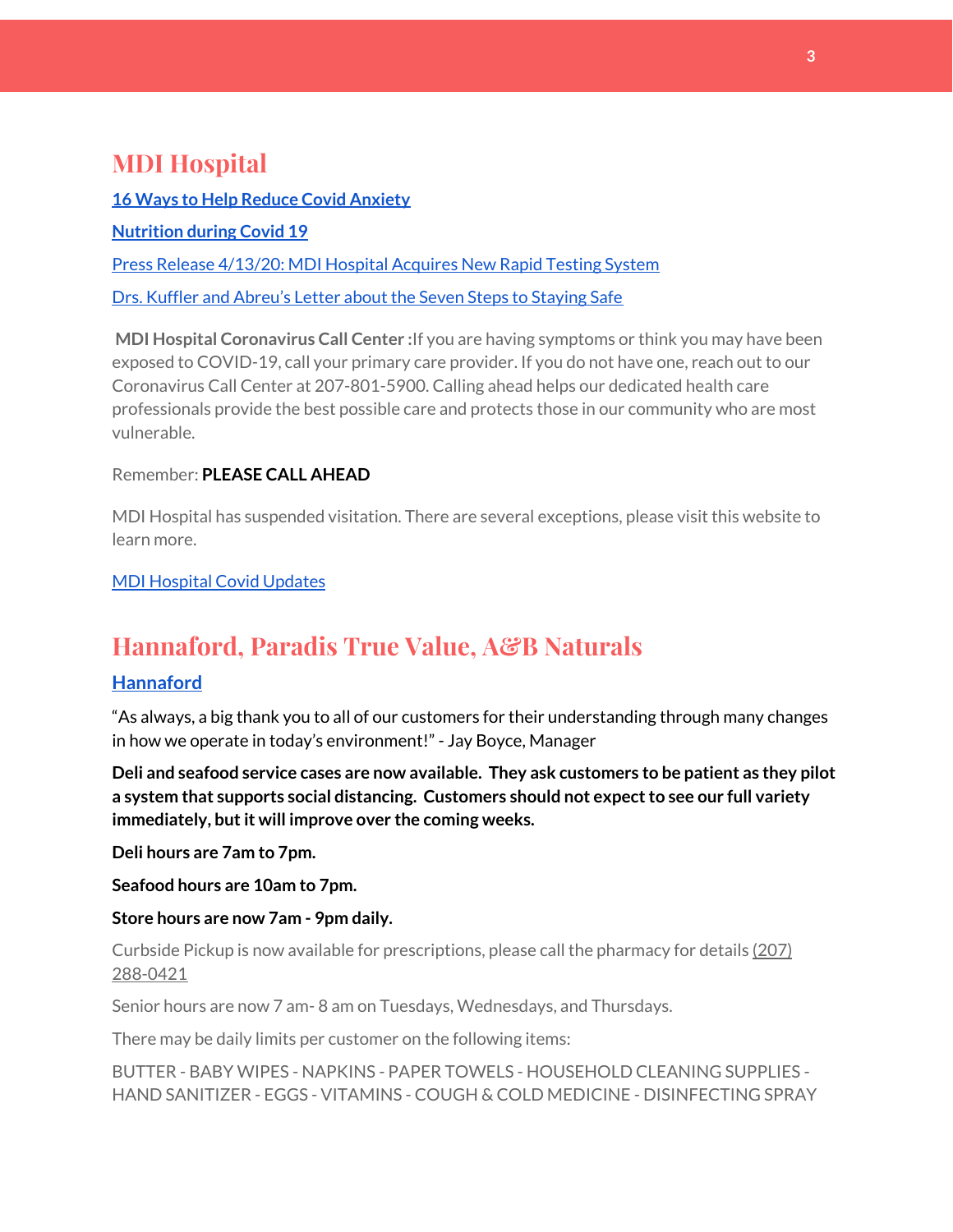ALOE - RUBBING ALCOHOL - LIQUID HAND SOAP - FACE MASKS - TOILET PAPER - FLOUR FACIAL TISSUE - PAIN RELIEVERS

At this time, reusable bags are no longer permitted inside the building. This includes the reusable pre-wrap bags that customers may put fruits and vegetables in. Hannaford will be using single-use plastic bags until further notice.

**To those who are looking for work: [Hannaford](https://www.hannaford.com/about-us/careers) is currently hiring.**

#### **[Paradis](https://www.facebook.com/ParadisTrueValue/) True Value:**

Paradis is doing curbside pick-up with ordering and payment processing for those who do not wish to enter the store.

**Paradis has masks and plexiglass in stock. Plexiglass can be cutto order.**

When shipments of supplies come in they post to their [facebook](https://www.facebook.com/ParadisTrueValue/) page to notify customers of new inventory. 207-288-4995

**Paradis True Value is now hiring, please send inquiries to [bethp@paradistruevalue.com](mailto:bethp@paradistruevalue.com) .**

#### **A&B [Naturals:](http://aandbnaturals.com/)**

**A & B Naturals is doing curbside pickup, walk up window purchases, and online orders.**

**Today May 11th, doors are open and all are welcome with a mask and social distancing.**

**5 customers are allowed in the store at a time.**

The juice bar is still closed, but please stay tuned for an increased variety of grab and go cafe **items. Soup is coming soon!**

To place orders: call 207-288-8480/email [aandb.order@gmail.com](mailto:aandb.order@gmail.com)/ or on the website [www.aandbnaturals.com](http://www.aandbnaturals.com/)

## **Bar Harbor Chamber of Commerce**

**If you have ideas that would help Bar Harbor businesses during this time, please email concepts to Chamber Director Alf Anderson: [alf@barharborinfo.com](mailto:alf@barharborinfo.com)**

Includes resource lists for visitors and businesses

<https://www.visitbarharbor.com/member-center-coronavirus-resources>

## **School Information: Conners Emerson & MDI High School**

**SCHOOL LUNCH :**

**MDI High School**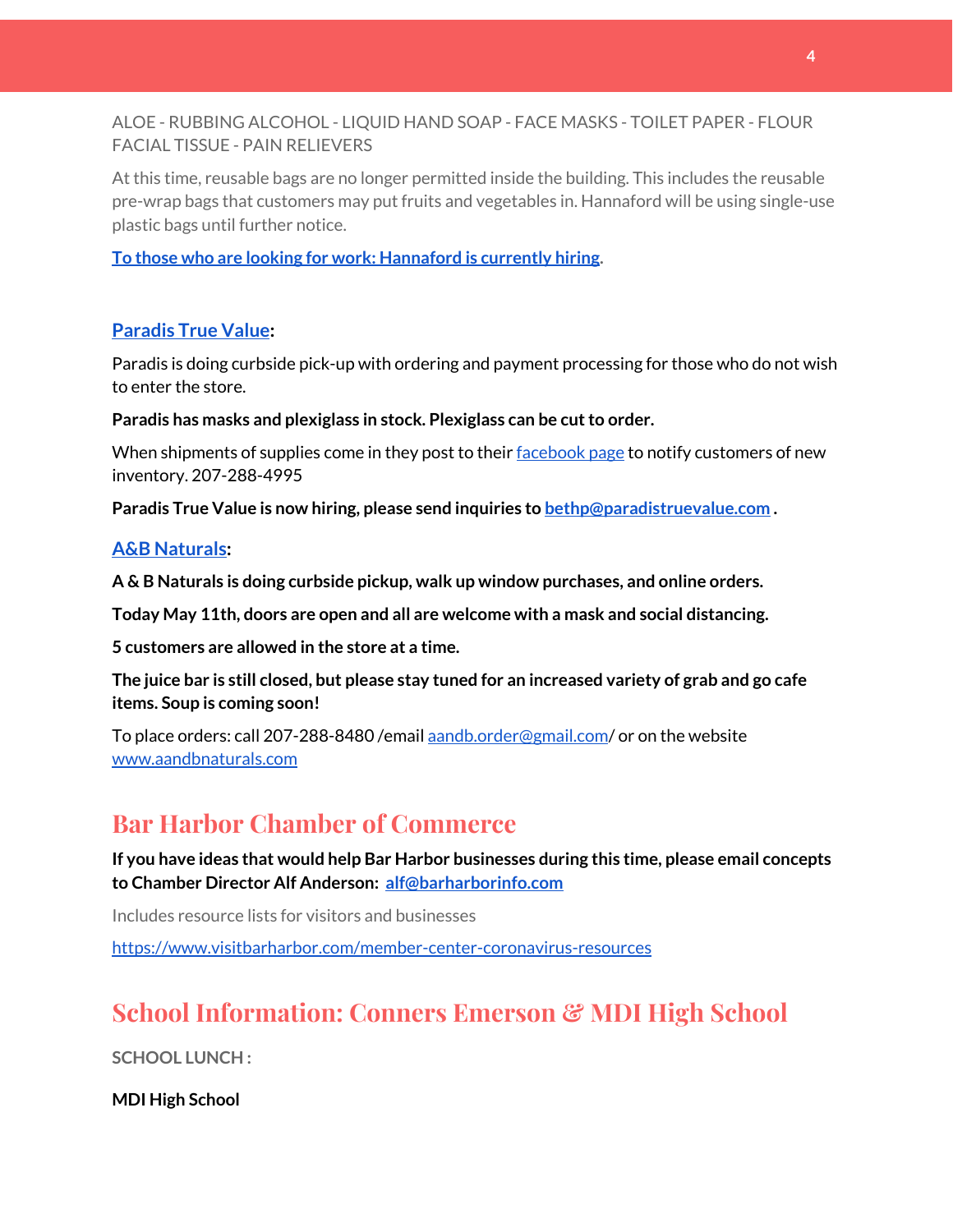#### **GRADUATION: Sunday, June 7th at 2:00 pm**

**● MDI High School will host its Graduation Ceremony in the gym parking lot at the High School followed by a parade through the communities in which our graduates live. Parade plans to come.**

#### MDIHS Food [Program](http://www.createsurvey.com/c/83380-7yUuuZ/) Option



Any MDI High School student who resides in the town of Bar Harbor, Mount Desert, Tremont, Trenton or Southwest Harbor will have the opportunity to pick up a bag breakfast/lunch. Each bag can be picked up at your town's elementary school (Town of BH @ Conners Emerson, Town of Mount Desert @ MDES, Town of Tremont @ Tremont Elementary Town of Trenton @ Trenton Elementary and Town of SWH @ Pemetic). These meals are

available free to any MDIHS student regardless of your lunch status. Students in Hancock or Lamoine --please contact your elementary school for meal options.

<sup>→→</sup>Complete this [survey](http://www.createsurvey.com/c/83380-7yUuuZ/) by Thursday each week to reserve meals for the following week.

#### **Conners-Emerson School**

This is for students living in Bar Harbor and the surrounding villages. Food will be picked up Monday and Thursday 11:30 to 12:30 in front of the Emerson Library

<http://www.mdirss.org/> **Latest email update from [Principal](https://docs.google.com/document/d/1OKDsYNtOgV0FI9xAcXwQvenOKLV0S2vBg1o5jtu5CrE/edit?usp=sharing) Haney MDI High School - Graduation Plans** Latest email update from Conners [Emerson](https://docs.google.com/document/d/1v3pgkG6Q-9S3gisuUIj4etPVDwgBKl4P00JBkvZr-kk/edit?usp=sharing) School **Latest email update from [Superintendent](https://docs.google.com/document/d/1fzeCbc8gpTSKmUaDoQH1Avx5PVl-h0reFphXrT1eUNA/edit?usp=sharing) Marc Gousse - End of Year Plans**

## **Mental Health**

[National Alliance on Mental Illness Maine](https://www.namimaine.org/) [Maine DHHS - Hotlines/Crisis Numbers](https://www.maine.gov/dhhs/hotlines.shtml) Crisis [Services](https://www.sweetser.org/programs-services/services-for-adults/crisis-services/)

## **Acadia National Park**

**See latest alert from ANP** : Delay of Opening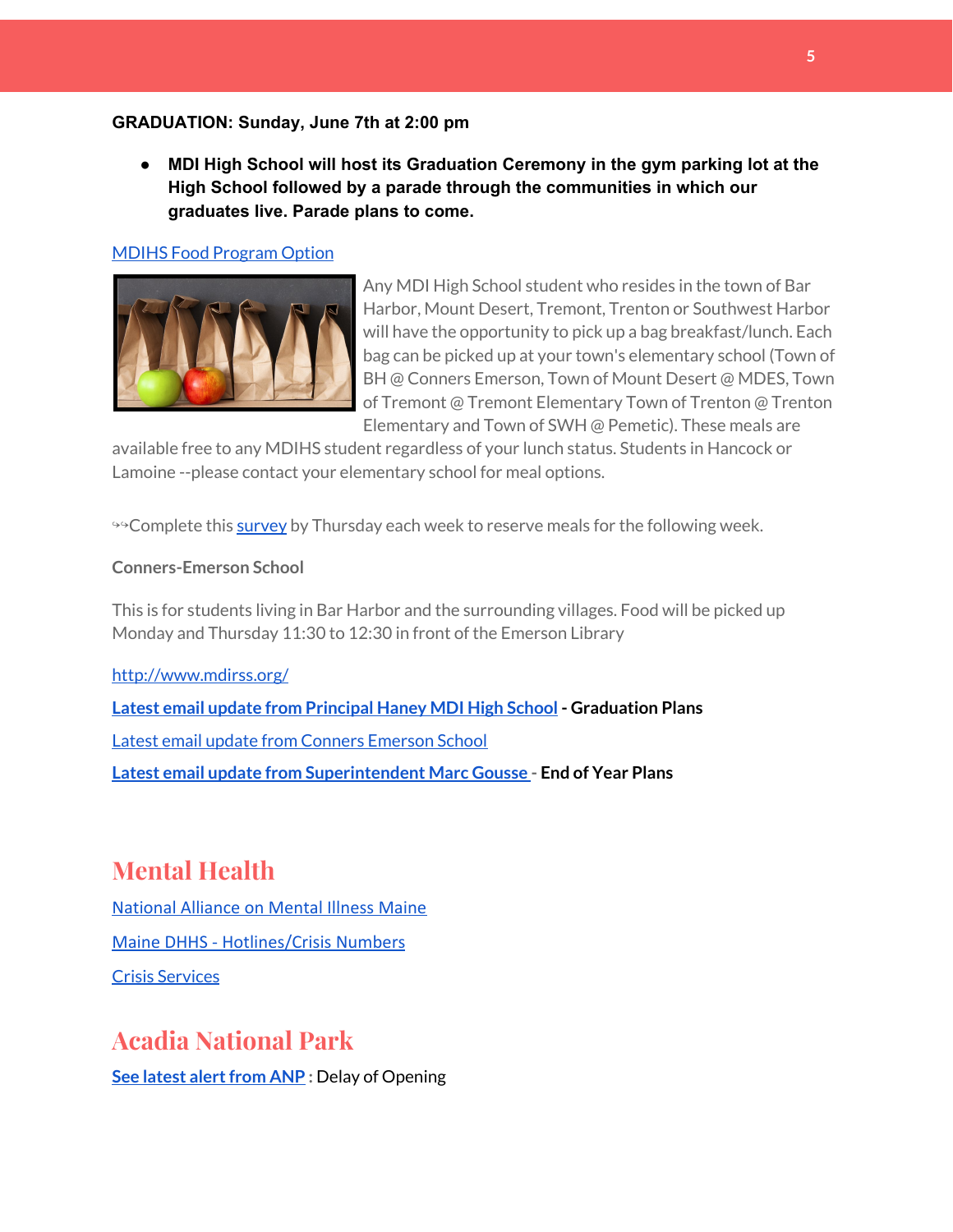## **Land & Garden Preserve**

Little Long Pond and all the Preserve's natural lands remain open. Visitors to the Preserve are encouraged to follow disinfecting and distancing protocols.

Beginning the week of April 20, 2020 the Natural Lands team will begin an erosion control project along the southeastern side of Little Long Pond. The lower carriage road leading to the Boathouse will be seeded and closed to visitors for the next six weeks. Please do not go beyond any fencing and signage to allow new grass the necessary time for proper germination.

The gardens remain closed and locked, and will reopen when it is safe to do so.

More info on our website: <https://www.gardenpreserve.org/>

## **Community Resources**

#### **Healthy Acadia [Newsletter](https://mailchi.mp/healthyacadia.org/may18_2020) 5/18/20**

The First: Jon Nicholson & Tony McKim Payroll [Protection](https://bit.ly/2WjDrd0) Plan "Wrap Up" video from 5/5

Open Table MDI – Building [Community,](https://www.opentablemdi.org/) One Meal at a Time is delivering meals twice a week, free of charge, to anyone who requests them (MDI wide), as well as once a week curbside pick up. They are donation based and the food is healthy and tasty.

Jesup [Memorial](https://jesuplibrary.org/) Library educational resources

Mount Desert 365 Resource [Spreadsheet](https://docs.google.com/spreadsheets/d/1okAx6HSsgXZY9CGH07Dzi6rqe7a6m4dLCPKot2Li7Ek/edit?usp=sharing) is a resource list for all of MDI

Project Open: A community [spreadsheet](https://docs.google.com/spreadsheets/d/1dBicBiBXGzzWEFd9oqL7EBDbFWjDCPl6SSMea_Kt4pc/htmlview#) letting residents and visitors know what island [businesses](https://docs.google.com/spreadsheets/d/1dBicBiBXGzzWEFd9oqL7EBDbFWjDCPl6SSMea_Kt4pc/htmlview#) are open

Mount Desert Island [Community](https://www.mdicr.org/) Response is a resource list for all of MDI

Bar [Harbor](https://www.barharborfoodpantry.org/) Food Pantry

Help Request to MDI [Community](https://docs.google.com/forms/d/e/1FAIpQLSeZfu0tCcthHc9oL7tPomVRdniYiE7nbT_kkK9iCSRgqDhOvQ/viewform) Helpers

**Ways to Help**

MDI [Nonprofit](https://sites.google.com/mdina.org/public/sos-mdi?authuser=0) Alliance : Share Our Stimulus : share stimulus money with local nonprofits.

MDI [Community](https://docs.google.com/forms/d/e/1FAIpQLSe_CJUFdVvwJkmymWRqUeK8bx3m7n4uSOuUPYHqXSAyH2DBoQ/viewform?fbclid=IwAR25hjnWGhnMP0lOWMcBPRBumhtQCJGZO4hlk-T-VjNGZljL1kVX5pWrL6U) Helpers

Island [Connections](http://islconnections.org/contact-us/)

#### **Government News & Mandates**

**[Governor](https://www.maine.gov/governor/mills/) Mills: Latest Updates :**

**Mills [Announces](https://www.maine.gov/governor/mills/news/maine-eliminates-testing-prioritization-expands-testing-anyone-suspected-having-covid-19-2020) Expanded Testing Capability**